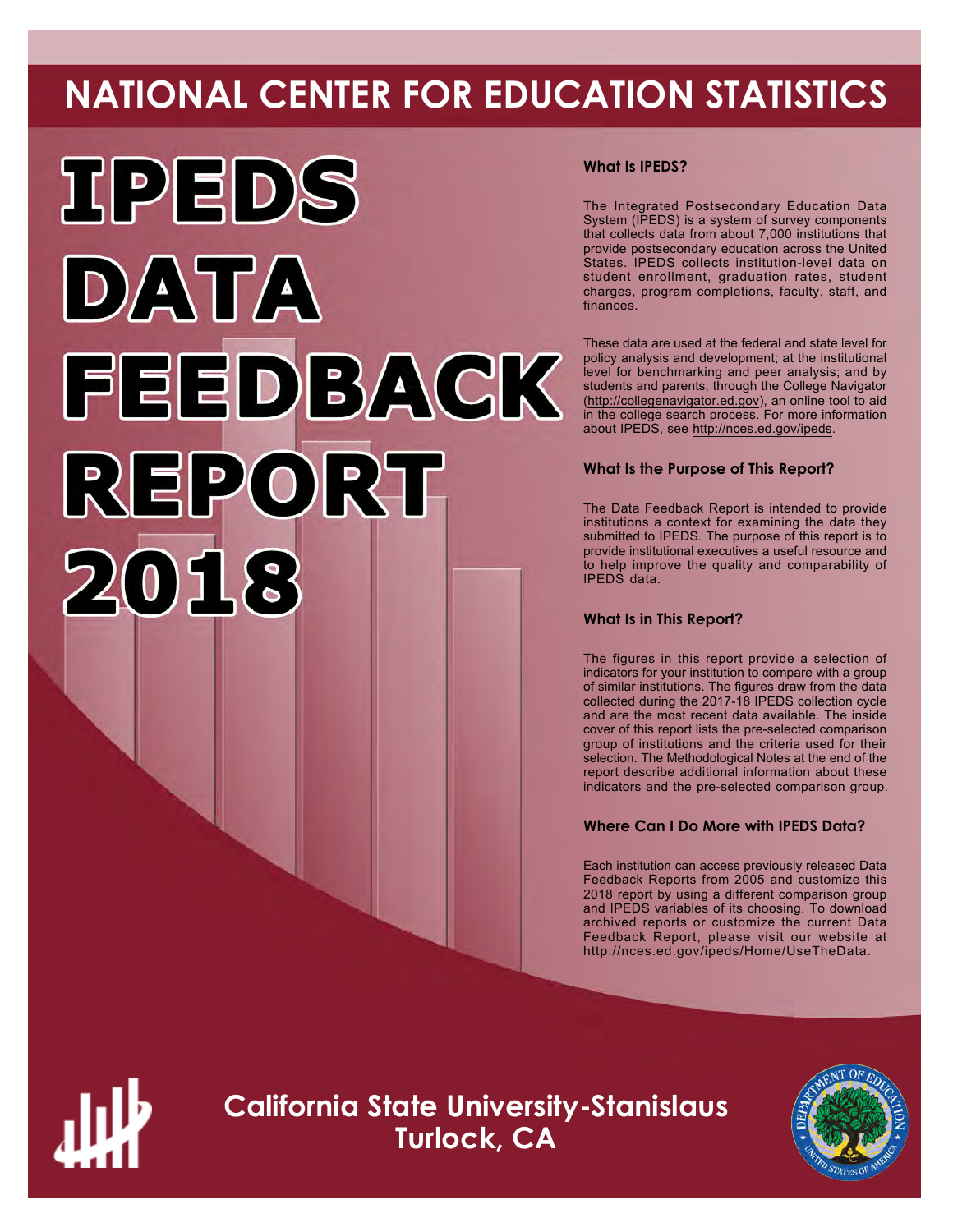# **COMPARISON GROUP**

Comparison group data are included to provide a context for interpreting your institution's statistics. If your institution did not define a custom comparison group for this report by July 13, 2018 NCES selected a comparison group for you. (In this case, the characteristics used to define the comparison group appears below.) The Customize Data Feedback Report functionality on the IPEDS Data Center at this provided link [\(http://nces.ed.gov/ipeds/datacenter/\)](http://nces.ed.gov/ipeds/datacenter/) can be used to reproduce the figures in this report using different peer groups.

Using some of your institution's characteristics, a group of comparison institutions was selected for you. The characteristics include Carnegie Classification of Masters Colleges and Universities (larger programs), public and enrollment of a similar size. This comparison group includes the following 32 institutions:

- Angelo State University (San Angelo, TX)
- Arkansas Tech University (Russellville, AR)
- Austin Peay State University (Clarksville, TN)
- Bloomsburg University of Pennsylvania (Bloomsburg, PA)
- California State University-Bakersfield (Bakersfield, CA)
- Colorado State University-Global Campus (Greenwood Village, CO)
- Kutztown University of Pennsylvania (Kutztown, PA)
- Murray State University (Murray, KY)
- North Carolina Central University (Durham, NC)
- Northwestern State University of Louisiana (Natchitoches, LA)
- Pennsylvania State University-World Campus (University Park, PA)
- Purdue University Fort Wayne (Fort Wayne, IN)
- Radford University (Radford, VA)
- Saginaw Valley State University (University Center, MI)
- Salem State University (Salem, MA)
- Salisbury University (Salisbury, MD)
- Slippery Rock University of Pennsylvania (Slippery Rock, PA)
- Sonoma State University (Rohnert Park, CA)
- Southeast Missouri State University (Cape Girardeau, MO)
- Southern Connecticut State University (New Haven, CT)
- Southern Utah University (Cedar City, UT)
- Stockton University (Galloway, NJ)
- SUNY Buffalo State (Buffalo, NY)
- SUNY College at Oswego (Oswego, NY)
- The College of New Jersey (Ewing, NJ)
- The University of Texas at Tyler (Tyler, TX)
- University of Southern Indiana (Evansville, IN)
- University of Wisconsin-Platteville (Platteville, WI)
- University of Wisconsin-Stout (Menomonie, WI)
- West Texas A & M University (Canyon, TX)
- Western Illinois University (Macomb, IL)
- William Paterson University of New Jersey (Wayne, NJ)

#### **The figures in this report have been organized and ordered into the following topic areas:**

| 1) Admissions (only for non-open-admissions schools) | Fig. 1 and 2                               | Pg. 3             |
|------------------------------------------------------|--------------------------------------------|-------------------|
| 2) Student Enrollment                                | Fig. 3 and 4                               | Pq. 3 and 4       |
| 3) Awards                                            | Fig. 5                                     | Pg. 4             |
| 4) Charges and Net Price                             | Fig. 6 and 7                               | Pg. 4             |
| 5) Student Financial Aid                             | Fig. 8, 9, 10 and 11                       | Pg. 5             |
| 6) Military Benefits*                                | [No charts applicable]                     |                   |
| 7) Retention and Graduation Rates                    | Fig. 12, 13, 14, 15, 16, 17, 18, 19 and 20 | Pg. 6, 7, 8 and 9 |
| 8) Finance                                           | Fig. 21 and 22                             | Pg. 10            |
| 9) Staff                                             | Fig. 23 and 24                             | Pg. 10            |
| 10) Libraries                                        | Fig. 25 and 26                             | Pg. 11            |

\*These figures only appear in customized Data Feedback Reports (DFR), which are available through Use the Data portal on the IPEDS website.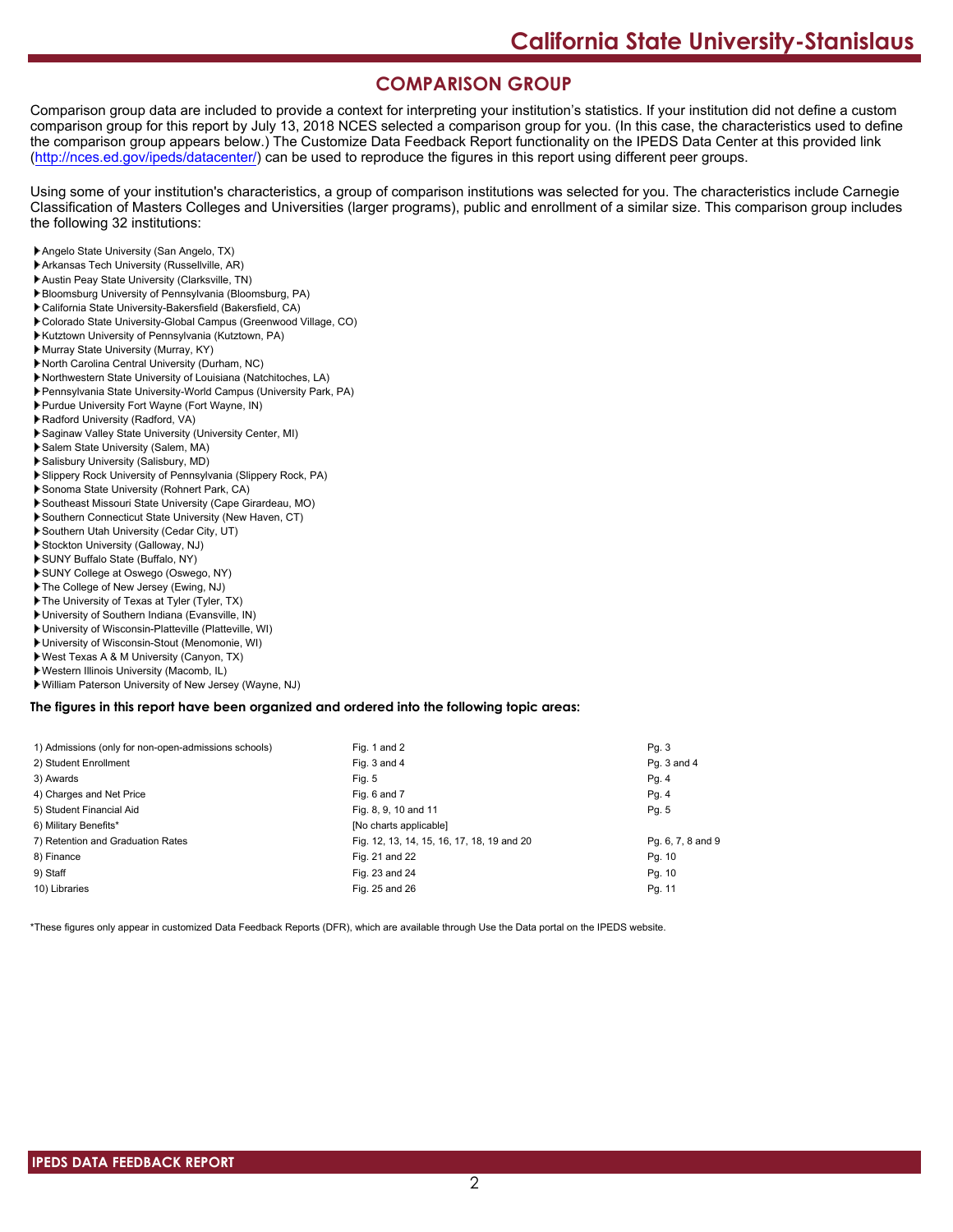**Figure 1. Number of first-time undergraduate students who applied, were admitted, and enrolled full and part time: Fall 2017**

**Figure 2. Percent of first-time undergraduate applicants admitted, and percent of admissions enrolled, by full- and part-time status: Fall 2017**



admission policy, and apply to first-time, degree/certificate-seeking undergraduate students only. For details, see the Methodological Notes. N is the number of institutions in the comparison group.

SOURCE: U.S. Department of Education, National Center for Education Statistics, Integrated Postsecondary Education Data System (IPEDS): Winter 2017-18, Admissions component.



NOTE: Admissions data are presented only for institutions that do not have an open admission policy, and apply to first-time, degree/certificate-seeking undergraduate students only. For details, see the Methodological Notes. Median values for the comparison group will not add to 100%. See "Use of Median Values for Comparison Group" for how median values are determined. N is the number of institutions in the comparison group.

SOURCE: U.S. Department of Education, National Center for Education Statistics, Integrated Postsecondary Education Data System (IPEDS): Winter 2017-18, Admissions component.

# **Figure 3. Percent of all students enrolled, by race/ethnicity, and percent of students who are women: Fall 2017**



**The Your institution Comparison Group Median (N=32)** 

NOTE: For more information about disaggregation of data by race and ethnicity, see the Methodological Notes. Median values for the comparison group will not add to 100%. See "Use of Median Values for Comparison Group" for how median values are determined. N is the number of institutions in the comparison group.

SOURCE: U.S. Department of Education, National Center for Education Statistics, Integrated Postsecondary Education Data System (IPEDS): Spring 2018, Fall Enrollment component.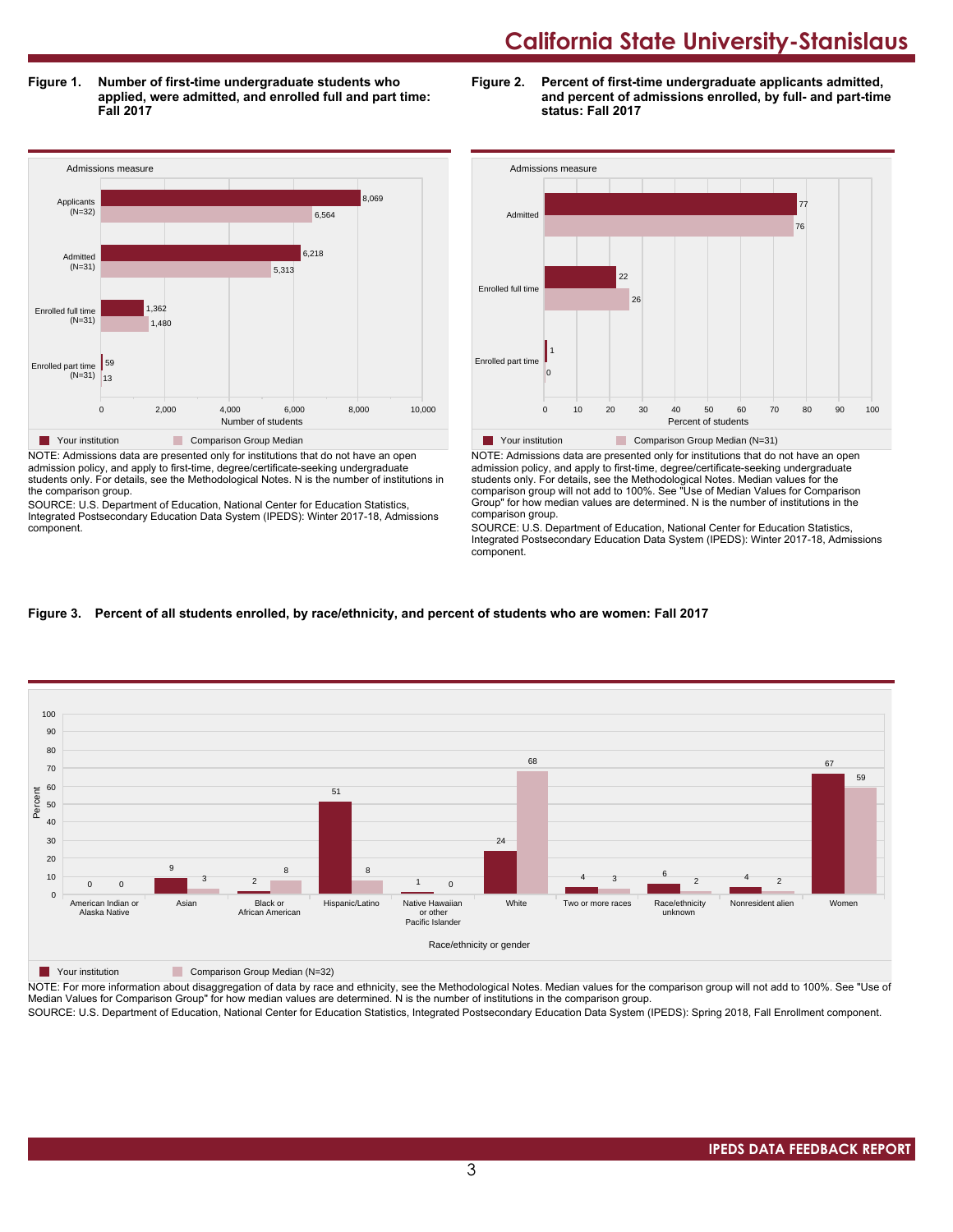**Figure 4. Unduplicated 12-month headcount of all students and of undergraduate students (2016-17), total FTE enrollment (2016-17), and full- and part-time fall enrollment (Fall 2017)**



NOTE: For details on calculating full-time equivalent (FTE) enrollment, see Calculating FTE in the Methodological Notes. Total headcount, FTE, and full- and part-time fall enrollment include both undergraduate and postbaccalaureate students, when applicable. N is the number of institutions in the comparison group.

SOURCE: U.S. Department of Education, National Center for Education Statistics, Integrated Postsecondary Education Data System (IPEDS): Fall 2017, 12-month Enrollment component and Spring 2018, Fall Enrollment component.

#### **Figure 6. Academic year tuition and required fees for full-time, first-time degree/certificate-seeking undergraduates: 2014-15 to 2017-18**



NOTE: The tuition and required fees shown here are the lowest reported from the categories of in-district, in-state, and out-of-state. N is the number of institutions in the comparison group.

SOURCE: U.S. Department of Education, National Center for Education Statistics, Integrated Postsecondary Education Data System (IPEDS): Fall 2017, Institutional Characteristics component.

**Figure 5. Number of degrees awarded, by level: 2016-17**



NOTE: For additional information about postbaccalaureate degree levels, see the Methodology Notes. N is the number of institutions in the comparison group. SOURCE: U.S. Department of Education, National Center for Education Statistics, Integrated Postsecondary Education Data System (IPEDS): Fall 2017, Completions component.

#### **Figure 7. Average net price of attendance for full-time, first-time degree/certificate-seeking undergraduate students, who were awarded grant or scholarship aid: 2014-15 to 2016- 17**



NOTE: Average net price is for full-time, first-time degree/certificate-seeking undergraduate students and is generated by subtracting the average amount of federal, state/local government, and institutional grant and scholarship awarded aid from the total cost of attendance. Total cost of attendance is the sum of published tuition and required fees, books and supplies, and the average room and board and other expenses. For details, see the Methodological Notes. N is the number of institutions in the comparison group.

SOURCE: U.S. Department of Education, National Center for Education Statistics, Integrated Postsecondary Education Data System (IPEDS): Fall 2017, Institutional Characteristics component and Winter 2017-18, Student Financial Aid component.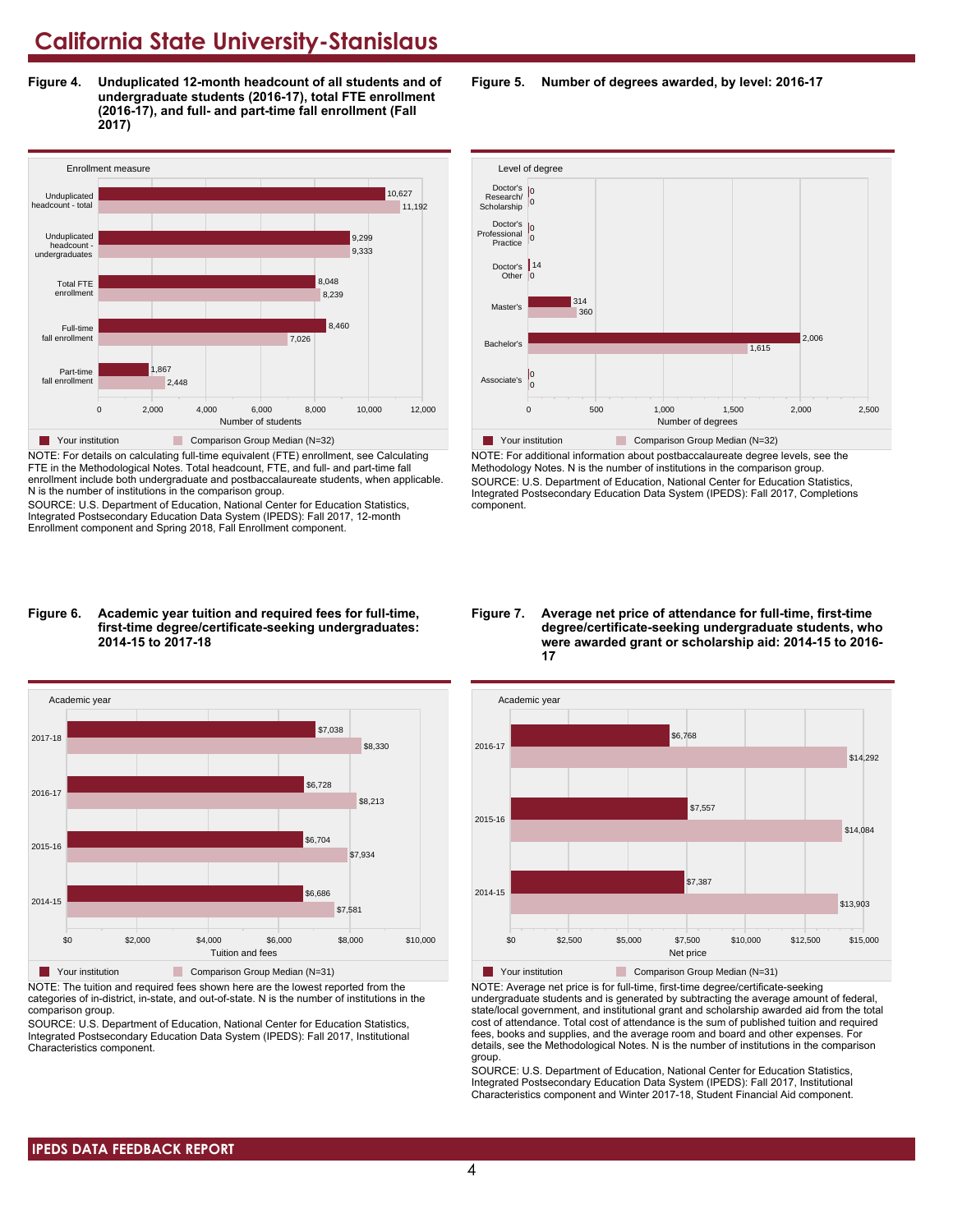**Figure 8. Percent of full-time, first-time degree/certificate-seeking undergraduate students who were awarded grant or scholarship aid from the federal government, state/local government, or the institution, or loans, by type of aid: 2016-17**



NOTE: Any grant aid above includes grant or scholarship aid awarded from the federal government, state/local government, or the institution. Federal grants includes Pell grants and other federal grants. Any loans includes federal loans and other loans awarded to students. For details on how students are counted for financial aid reporting, see Cohort Determination in the Methodological Notes. N is the number of institutions in the comparison group.

SOURCE: U.S. Department of Education, National Center for Education Statistics, Integrated Postsecondary Education Data System (IPEDS): Winter 2017-18, Student Financial Aid component.

#### **Figure 10. Percent of all undergraduates awarded aid, by type of aid: 2016-17**



NOTE: Any grant aid above includes grant or scholarship aid awarded from the federal government, state/local government, the institution, or other sources. Federal loans includes only federal loans awarded to students. N is the number of institutions in the comparison group.

SOURCE: U.S. Department of Education, National Center for Education Statistics, Integrated Postsecondary Education Data System (IPEDS): Winter 2017-18, Student Financial Aid component.





NOTE: Any grant aid above includes grant or scholarship aid awarded from the federal government, state/local government, or the institution. Federal grants includes Pell grants and other federal grants. Any loans includes federal loans and other loans awarded to students. Average amounts of aid were calculated by dividing the total aid awarded by the total number of recipients in each institution. N is the number of institutions in the comparison group.

SOURCE: U.S. Department of Education, National Center for Education Statistics, Integrated Postsecondary Education Data System (IPEDS): Winter 2017-18, Student Financial Aid component.



#### **Figure 11. Average amount of aid awarded to all undergraduates, by type of aid: 2016-17**

NOTE: Any grant aid above includes grant or scholarship aid from the federal government, state/local government, the institution, or other sources. Federal loans includes federal loans to students. Average amounts of aid were calculated by dividing the total aid awarded by the total number of recipients in each institution. N is the number of institutions in the comparison group.

SOURCE: U.S. Department of Education, National Center for Education Statistics, Integrated Postsecondary Education Data System (IPEDS): Winter 2017-18, Student Financial Aid component.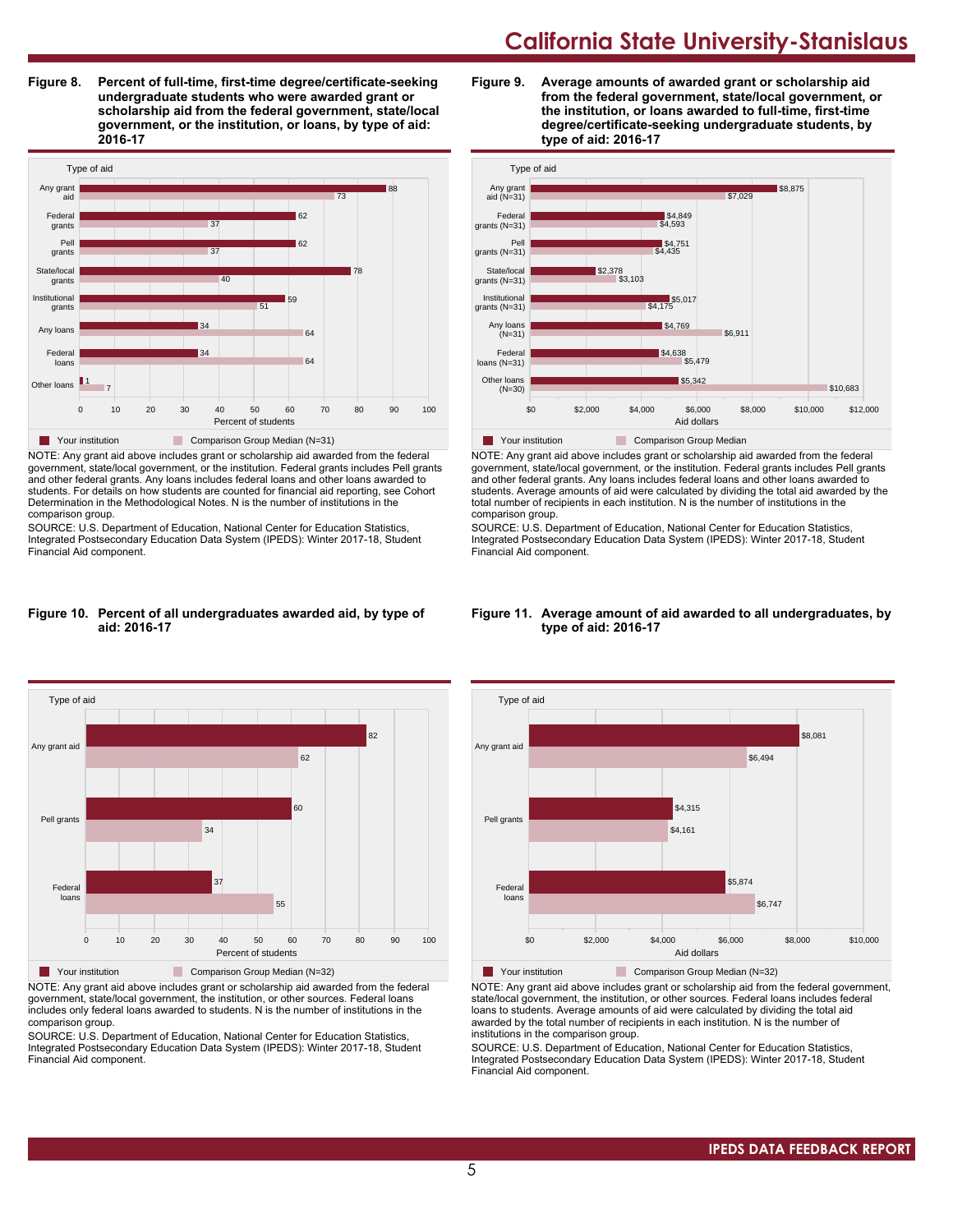**Figure 12. Retention rates of first-time bachelor's degree seeking students, by attendance level: Fall 2016 cohort**



NOTE: Retention rates are measured from the fall of first enrollment to the following fall. Academic reporting institutions report retention data as of the institution's official fall reporting date or as of October 15, 2016. Program reporters determine the cohort with enrollment any time between August 1-October 31, 2016 and retention based on August 1, 2017. Four-year institutions report retention rates for students seeking a bachelor's degree. For more details, see the Methodological Notes. N is the number of institutions in the comparison group.

SOURCE: U.S. Department of Education, National Center for Education Statistics, Integrated Postsecondary Education Data System (IPEDS): Spring 2018, Fall Enrollment component.



**Figure 13. Graduation and transfer-out rates of full-time, first-time**

**degree/certificate-seeking undergraduates within 150% of normal time to program completion: 2011 cohort**

NOTE: Graduation rate cohort includes all full-time, first-time degree/certificate-seeking undergraduate students. Graduation and transfer-out rates are the Student Right-to-Know rates. Only institutions with mission to prepare students to transfer are required to report transfer out. For more details, see the Methodological Notes. N is the number of institutions in the comparison group.

SOURCE: U.S. Department of Education, National Center for Education Statistics, Integrated Postsecondary Education Data System (IPEDS): Winter 2017-18, Graduation Rates component.



#### **Figure 14. Graduation rates of full-time, first-time degree/certificate-seeking undergraduates within 150% of normal time to program completion, by race/ethnicity: 2011 cohort**

**The Your institution** Comparison Group Median

NOTE: For more information about disaggregation of data by race and ethnicity, see the Methodological Notes. The graduation rates are the Student Right-to-Know (SRK) rates. Median values for the comparison group will not add to 100%. N is the number of institutions in the comparison group. SOURCE: U.S. Department of Education, National Center for Education Statistics, Integrated Postsecondary Education Data System (IPEDS): Winter 2017-18, Graduation Rates

component.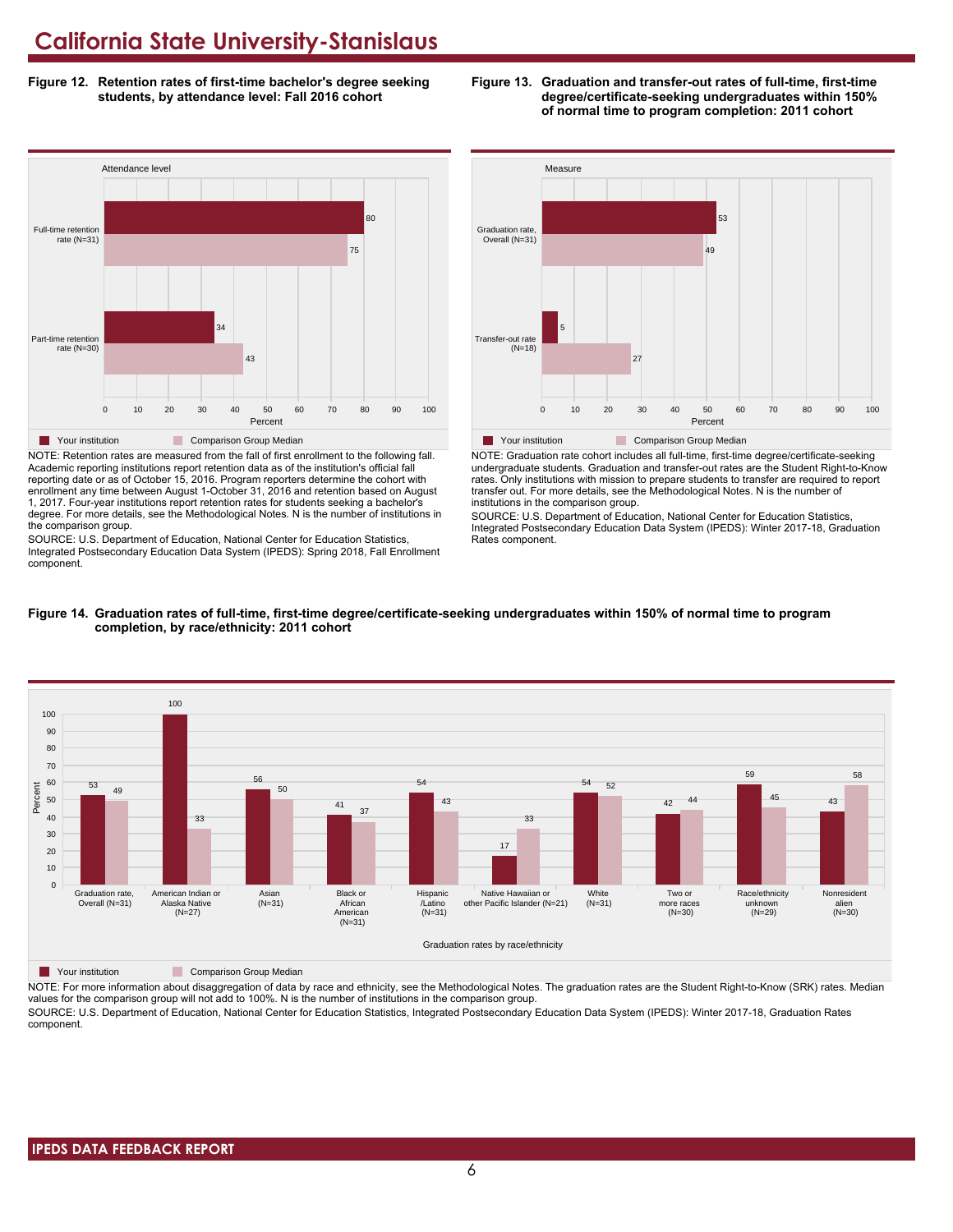**Figure 15. Graduation rates of full-time, first-time degree/certificateseeking undergraduates within 150% of normal time to program completion, by financial aid recipients: 2011 cohort**

**Figure 16. Bachelor's degree graduation rates of full-time, first-time degree/certificate-seeking undergraduates within 4 years, 6 years, and 8 years: 2009 cohort**



NOTE: Graduation rate cohort includes all full-time, first-time degree/certificate-seeking undergraduate students. Data were collected on those students, who at entry of the cohort, were awarded a Pell Grant and students who were awarded a Subsidized Stafford loan, but did not receive a Pell Grant. Graduation rates are the Student Right-to-Know rates. Only institutions with mission to prepare students to transfer are required to report transfer out. For more details, see the Methodological Notes. N is the number of institutions in the comparison group.

SOURCE: U.S. Department of Education, National Center for Education Statistics, Integrated Postsecondary Education Data System (IPEDS): Winter 2017-18, Graduation Rates component.



NOTE: The 4-, 6-, and 8-year graduation rates are calculated using the number students who completed a bachelor's or equivalent degree from a cohort of students who entered the institution seeking a bachelor's or equivalent degree. For details, see the Methodological Notes. N is the number of institutions in the comparison group. Medians are not reported for comparison groups with less than three values.

SOURCE: U.S. Department of Education, National Center for Education Statistics, Integrated Postsecondary Education Data System (IPEDS): Winter 2017-18, 200% Graduation Rates component.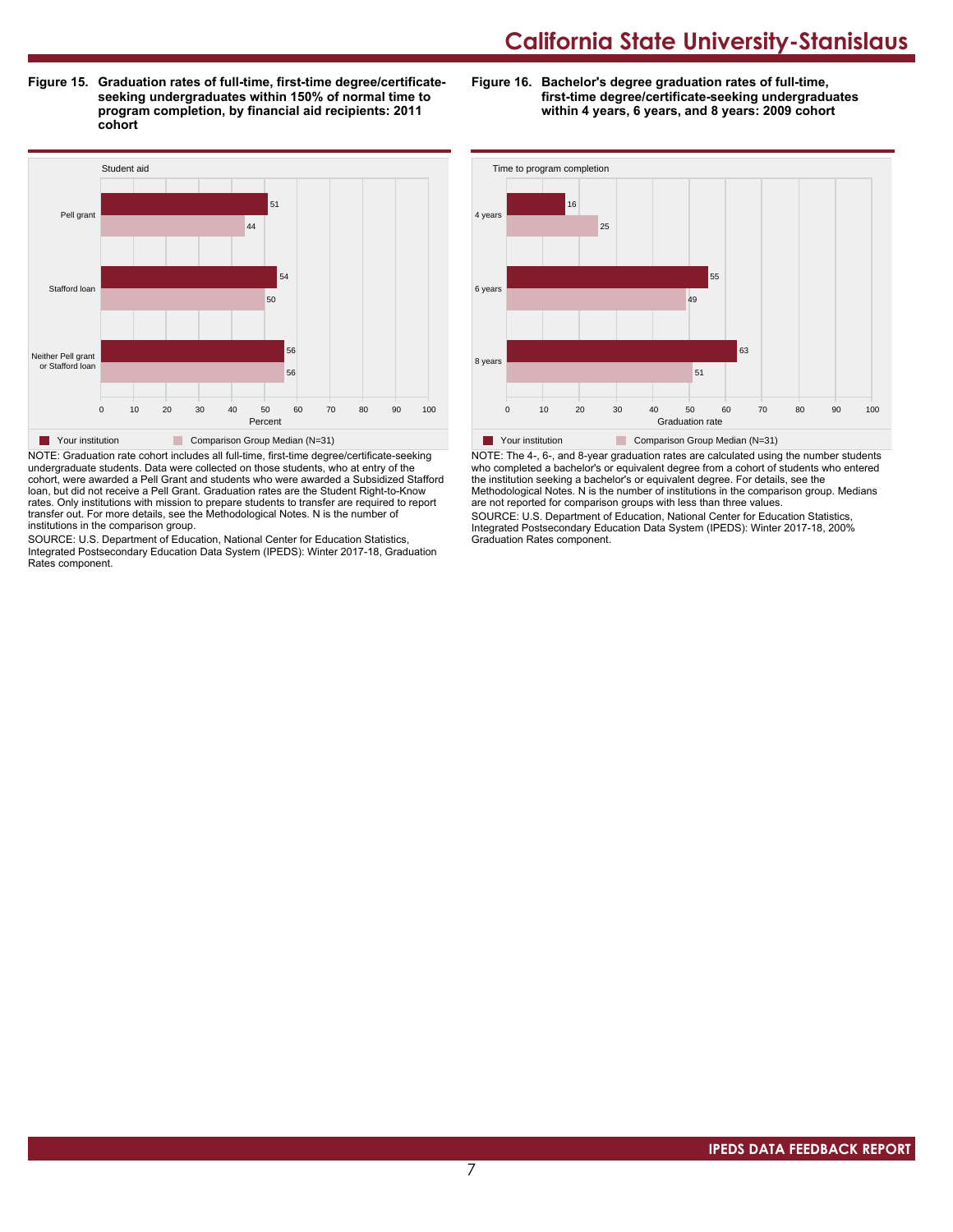**Figure 17. Award and enrollment rates of first-time, full-time, degree/certificate-seeking undergraduates after 8 years of entry, by Pell status, 2009-10 cohort**



NOTE: Award measures are based on the highest award received after 8 years of entry and enrollment measures are based on student who did not received an award after 8 years of entry. Student cohorts (i.e., First-time, full-time; First-time, part-time; Non-first-time, full-time; and Non-first-time, part-time) are degree/certificate-seeking undergraduate students who entered the institution between July 1, 2009-June 30, 2010. Pell recipients are students with demonstrated financial need. For more details, see the Methodological Notes. N is the number of institutions in the comparison group.

SOURCE: U.S. Department of Education, National Center for Education Statistics, Integrated Postsecondary Education Data System (IPEDS): Winter 2017-18, Outcome Measures component.

#### **Figure 18. Award and enrollment rates of first-time, part-time, degree/certificate-seeking undergraduates after 8 years of entry, by Pell status, 2009-10 cohort**



NOTE: Award measures are based on the highest award received after 8 years of entry and enrollment measures are based on student who did not received an award after 8 years of entry. Student cohorts (i.e., First-time, full-time; First-time, part-time; Non-first-time, full-time; and Non-first-time, part-time) are degree/certificate-seeking undergraduate students who entered the institution between July 1, 2009-June 30, 2010. Pell recipients are students with demonstrated financial need. For more details, see the Methodological Notes. N is the number of institutions in the comparison group.

SOURCE: U.S. Department of Education, National Center for Education Statistics, Integrated Postsecondary Education Data System (IPEDS): Winter 2017-18, Outcome Measures component.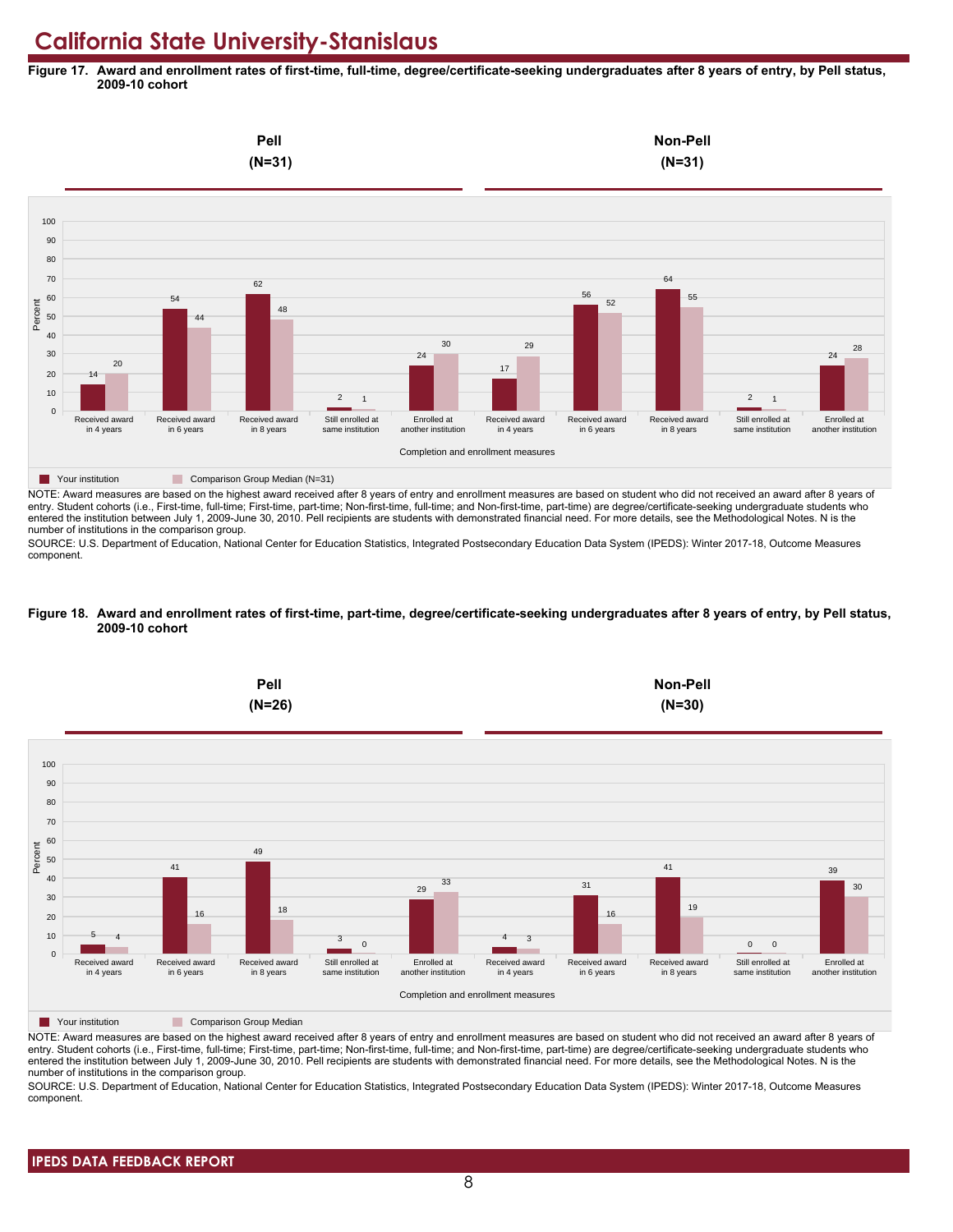#### **Figure 19. Award and enrollment rates of non-first-time, full-time, degree/certificate-seeking undergraduates after 8 years of entry, by Pell status, 2009-10 cohort**



entry. Student cohorts (i.e., First-time, full-time; First-time, part-time; Non-first-time, full-time; and Non-first-time, part-time) are degree/certificate-seeking undergraduate students who entered the institution between July 1, 2009-June 30, 2010. Pell recipients are students with demonstrated financial need. For more details, see the Methodological Notes. N is the number of institutions in the comparison group.

SOURCE: U.S. Department of Education, National Center for Education Statistics, Integrated Postsecondary Education Data System (IPEDS): Winter 2017-18, Outcome Measures component.

#### **Figure 20. Award and enrollment rates of non-first-time, part-time, degree/certificate-seeking undergraduates after 8 years of entry, by Pell status, 2009-10 cohort**



NOTE: Award measures are based on the highest award received after 8 years of entry and enrollment measures are based on student who did not received an award after 8 years of entry. Student cohorts (i.e., First-time, full-time; First-time, part-time; Non-first-time, full-time; and Non-first-time, part-time) are degree/certificate-seeking undergraduate students who entered the institution between July 1, 2009-June 30, 2010. Pell recipients are students with demonstrated financial need. For more details, see the Methodological Notes. N is the number of institutions in the comparison group.

SOURCE: U.S. Department of Education, National Center for Education Statistics, Integrated Postsecondary Education Data System (IPEDS): Winter 2017-18, Outcome Measures component.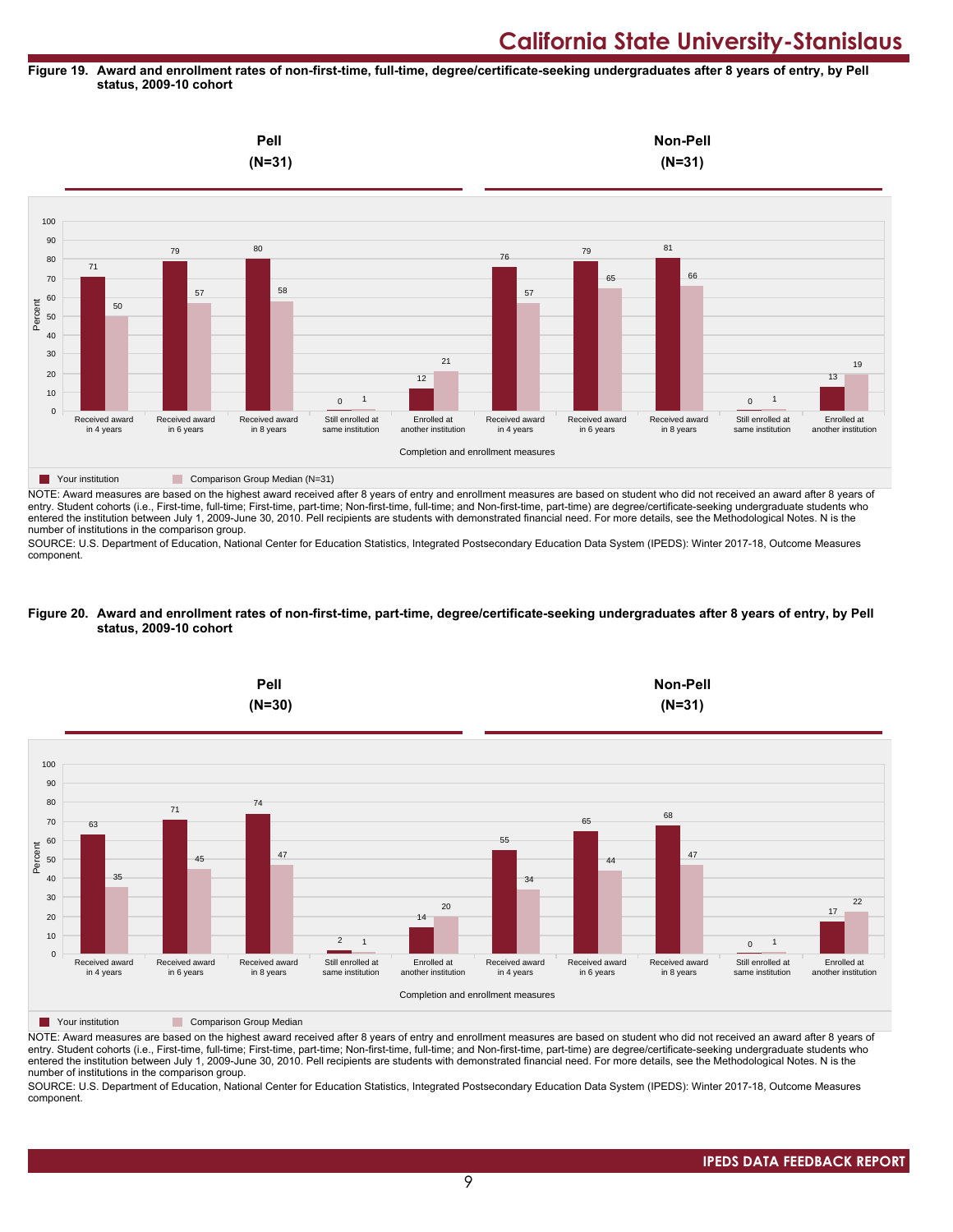**Figure 21. Percent distribution of core revenues, by source: Fiscal year 2017**



NOTE: The comparison group median is based on those members of the comparison group that report finance data using the same accounting standards as the comparison institution. For more information, see the Methodological Notes. N is the number of institutions in the comparison group.

SOURCE: U.S. Department of Education, National Center for Education Statistics, Integrated Postsecondary Education Data System (IPEDS): Spring 2018, Finance component.



**Figure 22. Core expenses per FTE enrollment, by function: Fiscal**

**year 2017**

\$0 \$2,000 \$4,000 \$6,000 \$8,000 \$10,000 Dollars per FTE Other core expenses Student services Institutional support \$1,411 \$5,690  $$2,207$ \$2,372 **Table 7 Your institution** Comparison Group Median (N=32)

NOTE: Expenses per full-time equivalent (FTE) enrollment, particularly instruction, may be inflated because finance data includes all core expenses while FTE reflects credit activity only. For details on calculating FTE enrollment and a detailed definition of core expenses, see the Methodological Notes. N is the number of institutions in the comparison group. SOURCE: U.S. Department of Education, National Center for Education Statistics, Integrated Postsecondary Education Data System (IPEDS): Fall 2017, 12-month Enrollment component and Spring 2018, Finance component.

#### **Figure 23. Full-time equivalent staff, by occupational category: Fall 2017**



NOTE: Graduate assistants are not included. For calculation details, see the Methodological Notes. N is the number of institutions in the comparison group. SOURCE: U.S. Department of Education, National Center for Education Statistics, Integrated Postsecondary Education Data System (IPEDS): Spring 2018, Human Resources component.

#### **Figure 24. Average salaries of full-time instructional non-medical staff equated to 9-months worked, by academic rank: Academic year 2017-18**



**The Your institution** Comparison Group Median

NOTE: See Methodology Notes for more details on average salary. N is the number of institutions in the comparison group.

SOURCE: U.S. Department of Education, National Center for Education Statistics, Integrated Postsecondary Education Data System (IPEDS): Spring 2018, Human Resources component.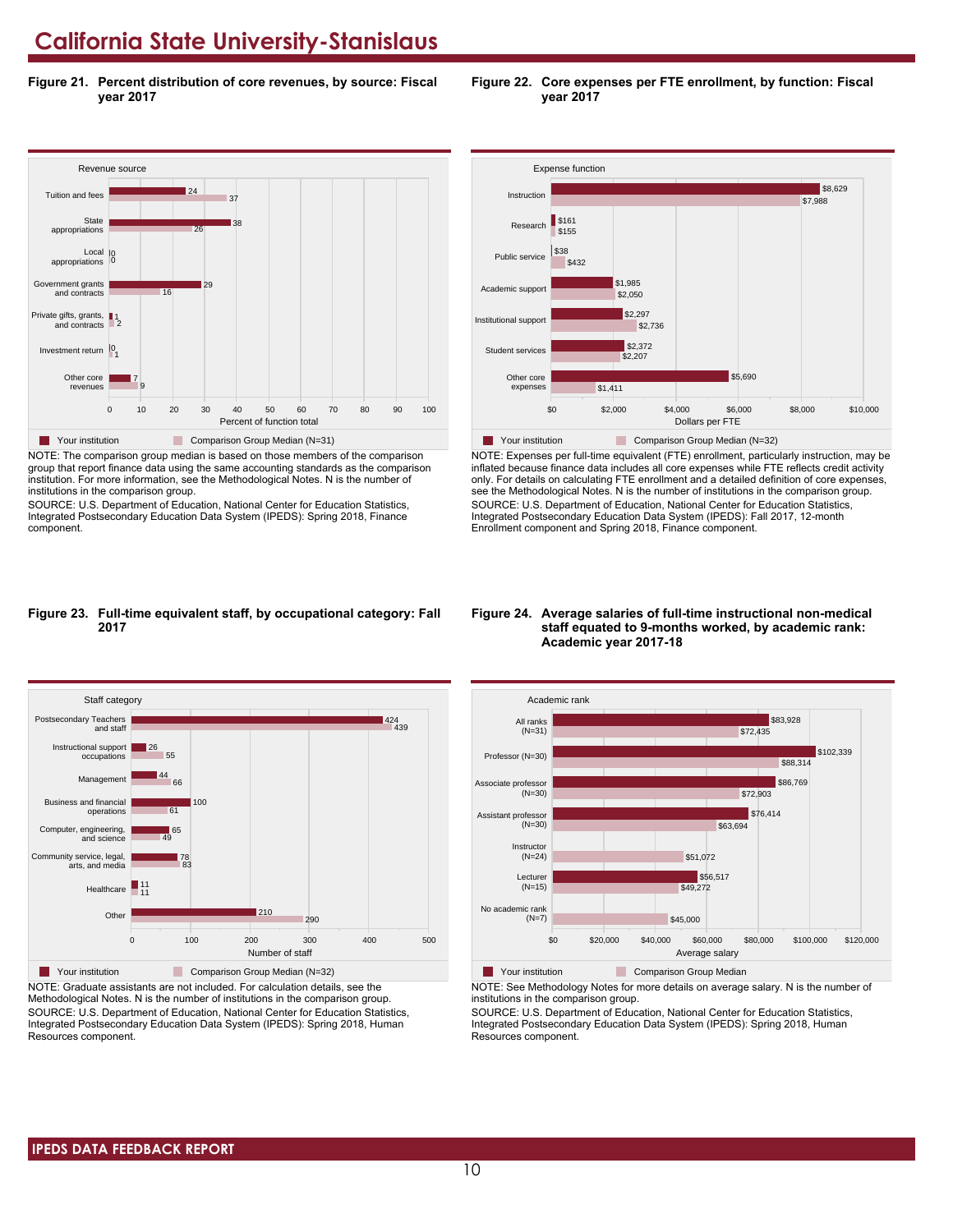**Figure 25. Percent distribution of library collection, by material type: Fiscal Year 2017**

**Figure 26. Percent distribution of library expenses, by function: Fiscal Year 2017**



SOURCE: U.S. Department of Education, National Center for Education Statistics, Integrated Postsecondary Education Data System (IPEDS): Spring 2018, Academic Libraries component.



SOURCE: U.S. Department of Education, National Center for Education Statistics, Integrated Postsecondary Education Data System (IPEDS): Spring 2018, Academic Libraries component.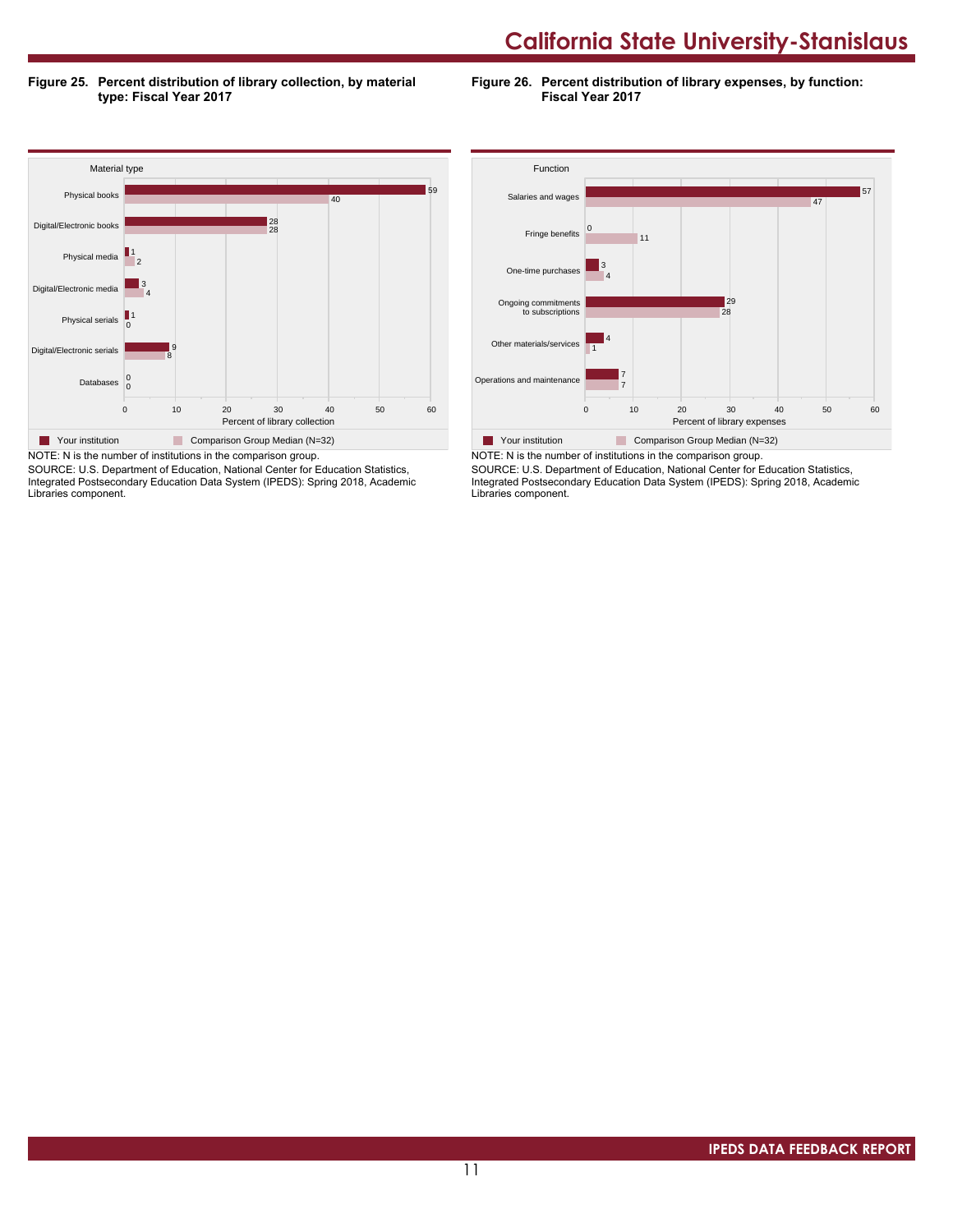# **METHODOLOGICAL NOTES**

# **Overview**

This report is based on data supplied by institutions to IPEDS during 2017-18 data collection year. Response rates exceeded 99% for most surveys. IPEDS First Look reports at <http://nces.ed.gov/pubsearch/getpubcats.asp?sid=010> provide some information on aggregate institutional responses.

# **Use of Median Values for Comparison Group**

This report compares your institution's data to the median value for the comparison group for each statistic shown in the figure. If more than one statistic is present in a figure, the median values are determined separately for each indicator or statistic. Medians are not displayed for comparison groups with fewer than three values. Where percentage distributions are presented, median values may not add to 100%. To access all the data used to create the figures included in this report, go to 'Use the Data' portal on the IPEDS website at this provided link (<http://nces.ed.gov/ipeds>).

# **Missing Statistics**

If a statistic is not reported for your institution, the omission indicates that the statistic is not relevant to your institution and the data were not collected. Not all notes may be applicable to your report.

# **Use of Imputed Data**

All IPEDS data are subject to imputation for total (institutional) and partial (item) nonresponse. If necessary, imputed values were used to prepare your report.

# **Data Confidentiality**

IPEDS data are not collected under a pledge of confidentiality.

# **Disaggregation of Data by Race/Ethnicity**

When applicable, some statistics are disaggregated by race/ethnicity. Data disaggregated by race/ethnicity have been reported using the 1997 Office of Management and Budget categories. Detailed information about the race/ethnicity categories can be found at <https://nces.ed.gov/ipeds/Section/Resources>.

# **Cohort Determination for Reporting Student Financial Aid, Graduation Rates, and Outcome Measures**

Student cohorts for reporting Student Financial Aid and Graduation Rates data are based on the reporting type of the institution. For institutions that report based on an academic year (those operating on standard academic terms), student counts and cohorts are based on fall term data. Student counts and cohorts for program reporters (those that do not operate on standard academic terms) are based on unduplicated counts of students enrolled during a full 12-month period.

Student cohorts for reporting Outcome Measures are based on a full-year cohort from July 1-June 30 for all degree-granting institutions.

# **DESCRIPTION OF STATISTICS USED IN THE FIGURES**

# **Admissions (only for non-open-admissions schools)**

### *Admissions and Test Score Data*

Admissions and test score data are presented only for institutions that do not have an open admission policy, and apply to first-time, degree/certificate-seeking undergraduate students only. Applicants include only those students who fulfilled all requirements for consideration for admission and who were notified of one of the following actions: admission, non-admission, placement on a wait list, or application withdrawn (by applicant or institution). Admitted applicants (admissions) include wait-listed students who were subsequently offered admission. Early decision, early action, and students who began studies during the summer prior to the fall reporting period are included. For customized Data Feedback Reports, test scores are presented only if scores are required for admission.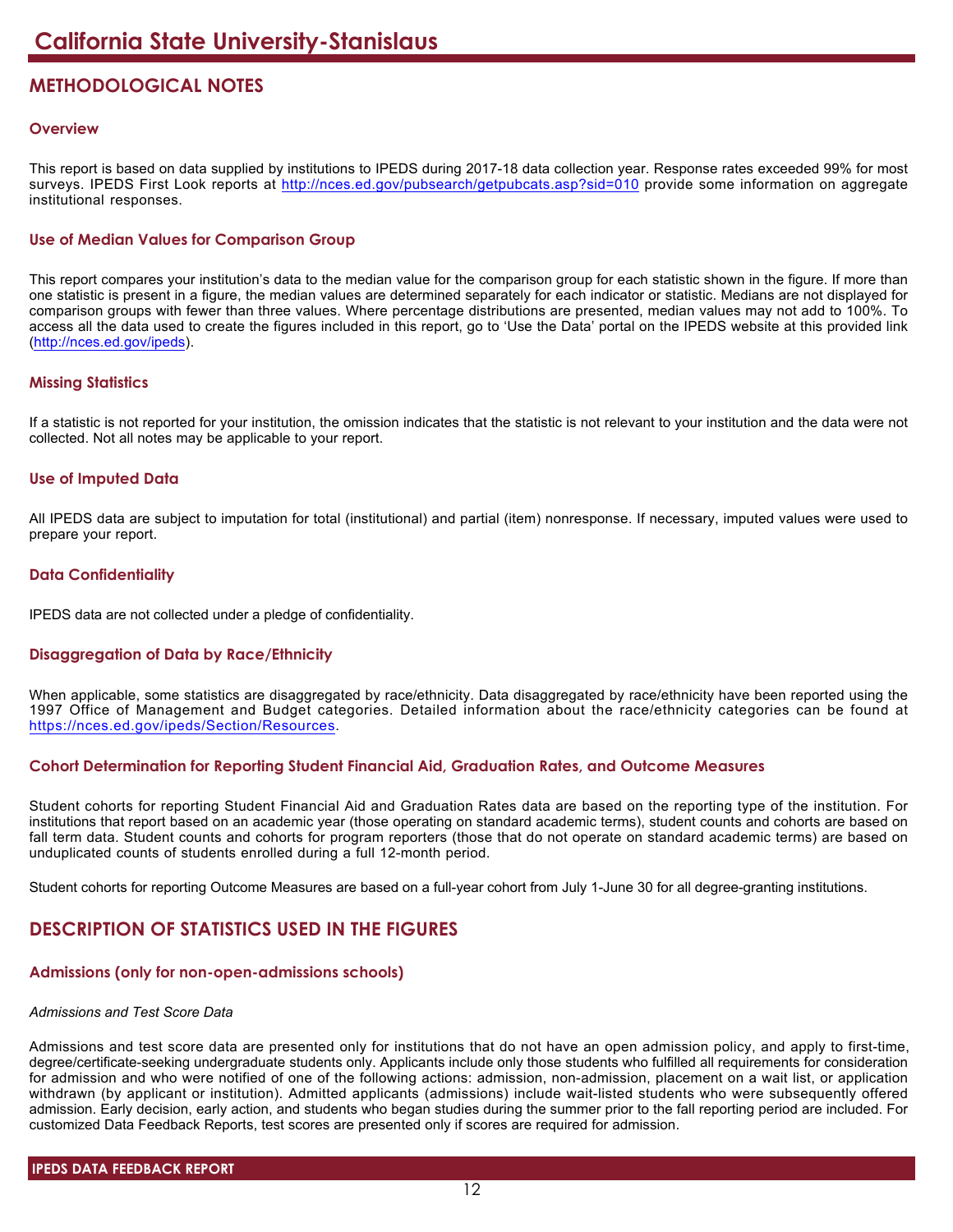# **Student Enrollment**

# *FTE Enrollment*

The full-time equivalent (FTE) enrollment used in this report is the sum of the institution's FTE undergraduate enrollment and FTE graduate enrollment (as calculated from or reported on the 12-month Enrollment component). Undergraduate and graduate FTE are estimated using 12-month instructional activity (credit and/or contact hours). See "Calculation of FTE Students (using instructional activity)" in the IPEDS Glossary at <https://surveys.nces.ed.gov/ipeds/VisGlossaryAll.aspx>.

# *Total Entering Undergraduate Students*

Total entering students are students at the undergraduate level, both full- and part-time, new to the institution in the fall term (or the prior summer term who returned in the fall). This includes all first-time undergraduate students, students transferring into the institution at the undergraduate level, and non-degree/certificate-seeking undergraduates entering in the fall. Only degree-granting, academic year reporting institutions provide total entering student data.

# **Charges and Net Price**

### *Average Institutional Net Price*

Average net price is calculated for full-time, first-time degree/certificate-seeking undergraduates who were awarded grant or scholarship aid from the federal government, state/local government, or the institution anytime during the full aid year. For public institutions, this includes only students who paid the in-state or in-district tuition rate. Other sources of grant aid are excluded. Average net price is generated by subtracting the average amount of federal, state/local government, and institutional grant and scholarship aid from the total cost of attendance. Total cost of attendance is the sum of published tuition and required fees, books and supplies, and the average room and board and other expenses.

For the purpose of the IPEDS reporting, aid awarded refers to financial aid that was awarded to, and accepted by, a student. This amount may differ from the aid amount that is disbursed to a student.

# **Retention, Graduation Rates, and Outcome Measures**

### *Retention Rates*

Retention rates are measures at which students persist in their educational program at an institution, expressed as a percentage. For fouryear institutions, this is the percentage of first-time bachelors (or equivalent) degree-seeking undergraduates from the previous fall who are again enrolled in the current fall. For all other institutions this is the percentage of first-time degree/certificate-seeking students from the previous fall who either re-enrolled or successfully completed their program by the current fall. The full-time retention rate is calculated using the percentage of full-time, first-time degree/certificate-seeking undergraduates, while the part-time rate is calculated using the percentage of part-time, first-time degree/certificate-seeking undergraduates.

### *Graduation Rates and Transfer-out Rate*

Graduation rates are those developed to satisfy the requirements of the Student Right-to-Know Act and Higher Education Act, as amended, and are defined as the total number of individuals from a given cohort of full-time, first-time degree/certificate-seeking undergraduates who completed a degree or certificate within a given percent of normal time to complete all requirements of the degree or certificate program; divided by the total number of students in the cohort of full-time, first-time degree/certificate-seeking undergraduates minus any allowable exclusions. Institutions are permitted to exclude from the cohort students who died or were totally and permanently disabled; those who left school to serve in the armed forces or were called up to active duty; those who left to serve with a foreign aid service of the federal government, such as the Peace Corps; and those who left to serve on an official church mission.

A further extension of the traditional Graduation Rates (GR) component which carries forward 100% and 150% graduation rates data previously reported in the GR component is the Graduation Rates 200% (GR200) component, which request information on any additional completers and exclusions from the cohort between 151% and 200% normal time for students to complete all requirements of their program of study.

Transfer-out rate is the total number of students from the cohort who are known to have transferred out of the reporting institution (without earning a degree/award) and subsequently re-enrolled at another institution within the same time period; divided by the same adjusted cohort (initial cohort minus allowable exclusions) as described above. Only institutions with a mission that includes providing substantial preparation for students to enroll in another eligible institution are required to report transfers out.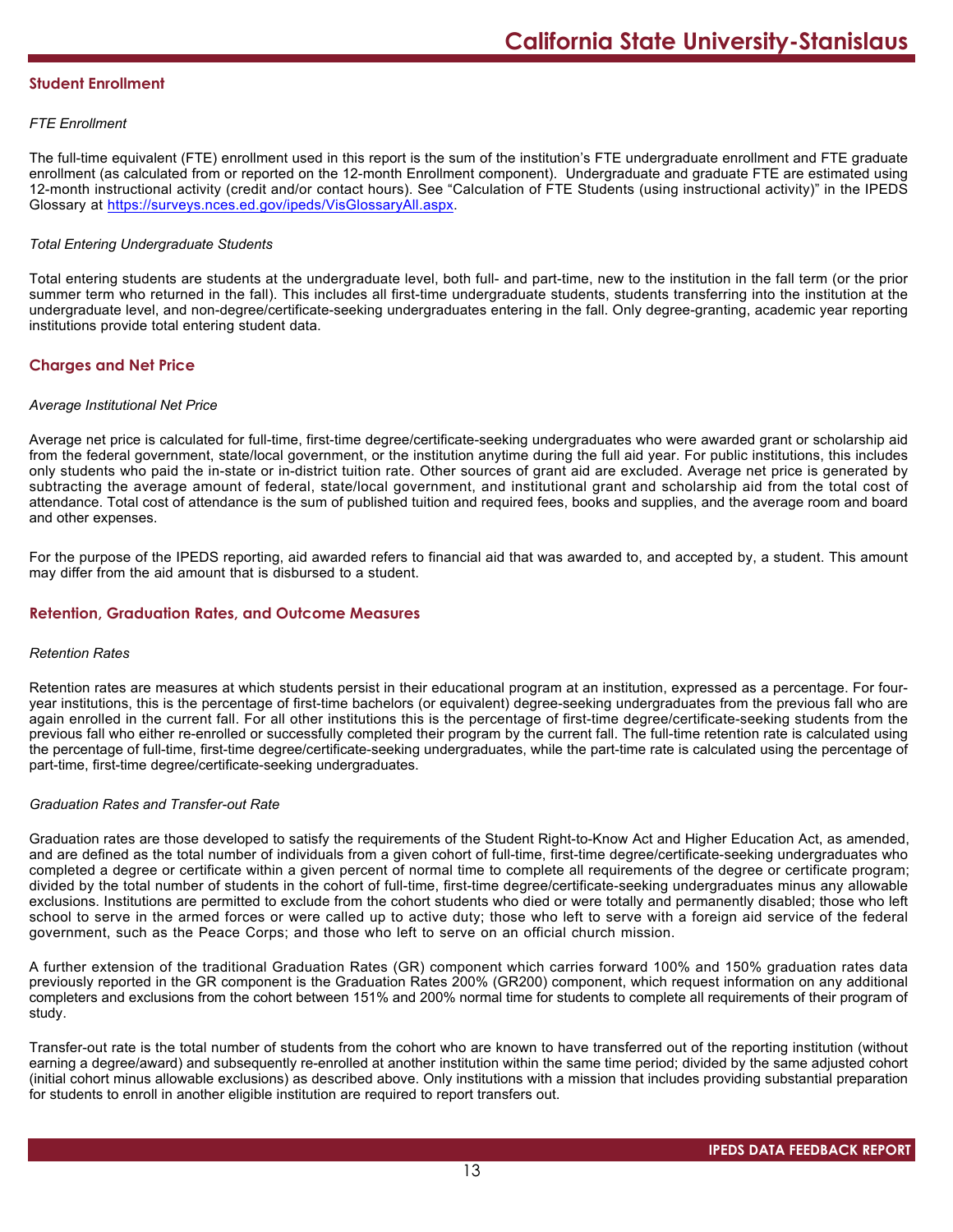## *Outcome Measures Data*

Alternative measures of student success are reported by degree-granting institutions to describe the outcomes of four degree/certificateseeking undergraduate student groups: Full-time, first-time (FTFT); Part-time, first-time (PTFT); Full-time, non-first-time (FTNFT); and Parttime, non-first-time (PTNFT). Additionally, each of the four cohorts collects data on two subcohorts: Pell grant recipients and non-Pell grant recipients. These measures provide the 4-year, 6-year, and 8-year award rates (or completions rates) after entering an institution. NCES calculates award rates by dividing a cohort's or subcohort's adjusted cohort into the number of total awards at 4-year, 6-year, and 8-year status points.

The initial cohort can be revised and take allowable exclusions resulting in an adjusted cohort. Institutions are permitted to exclude from the initial cohort the following: 1) students who died or were totally and permanently disabled; 2) those who left school to serve in the armed forces or were called up to active duty; 3) those who left to serve with a foreign aid service of the federal government, such as the Peace Corps; and 4) those who left to serve on an office church mission.

The highest award and the type of award (i.e., certificate, Associate's, or Bachelor's) are reported at each status point. For students who did not earn an undergraduate award after 8-years of entry, the enrollment statuses are reported as either still enrolled at the institution, or subsequently transferred out of the institution. Unlike the Graduation Rates data, all institutions must report on a full-year cohort (students entering July 1 of one year to June 30 to the next) and on their transfer out students, regardless if the institution has a mission that provides substantial transfer preparation.

# **Finance**

### *Core Revenues*

Core revenues for public institutions reporting under GASB standards include tuition and fees; government (federal, state, and local) appropriations and operating and nonoperating grants/contracts; private gifts, grants, and contracts (private operating grants/contracts plus gifts and contributions from affiliated entities); sales and services of educational activities; investment income; other operating and nonoperating sources; and other revenues and additions (capital appropriations and grants and additions to permanent endowments). "Other core revenues" include federal appropriations, sales and services of educational activities, other operating and nonoperating sources, and other revenues and additions.

Core revenues for private, not-for-profit institutions (and a small number of public institutions) reporting under FASB standards include tuition and fees; government (federal, state, and local) appropriations and grants/contracts; private gifts, grants/contracts (including contributions from affiliated entities); investment return; sales and services of educational activities; and other sources (a generated category of total revenues minus the sum of core and noncore categories on the Finance component). "Other core revenues" include government (federal, state, and local) appropriations, sales and services of educational activities, and other sources.

Core revenues for private, for-profit institutions reporting under FASB standards include tuition and fees; government (federal, state, and local) appropriations and grants/contracts; private grants/ contracts; investment income; sales and services of educational activities; and other sources (a generated category of total revenues minus the sum of core and noncore categories on the Finance component). "Other core revenues" include government (federal, state, and local) appropriations and other sources.

At degree-granting institutions, core revenues exclude revenues from auxiliary enterprises (e.g., bookstores and dormitories), hospitals, and independent operations. Non-degree-granting institutions do no report revenue from auxiliary enterprises in a separate category, and thus may include these amounts in the core revenues from other sources.

### *Core Expenses*

Core expenses include expenses for instruction, research, public service, academic support, institutional support, student services, grant aid/scholarships and fellowships (net of discounts and allowances), and other functional expenses (a generated category of total expense minus the sum of core and noncore functions on the Finance component). Expenses for operation and maintenance of plant, depreciation, and interest are allocated to each of the other functions. Core expenses at degree-granting institutions exclude expenses for auxiliary enterprises (e.g., bookstores and dormitories), hospitals, and independent operations. Non-degree-granting institutions do not report expenses for auxiliary enterprises in a separate category and thus may include these amounts in the core expenses as other expenses. "Other core expenses" is the sum of grant aid/scholarships and fellowships and other expenses.

### *Endowment Assets*

Endowment assets, for public institutions under GASB standards, and private, not-for-profit institutions under FASB standards, include gross investments of endowment funds, term endowment funds, and funds functioning as endowment for the institution and any of its foundations and other affiliated organizations. Private, for-profit institutions under FASB do not hold or report endowment assets.